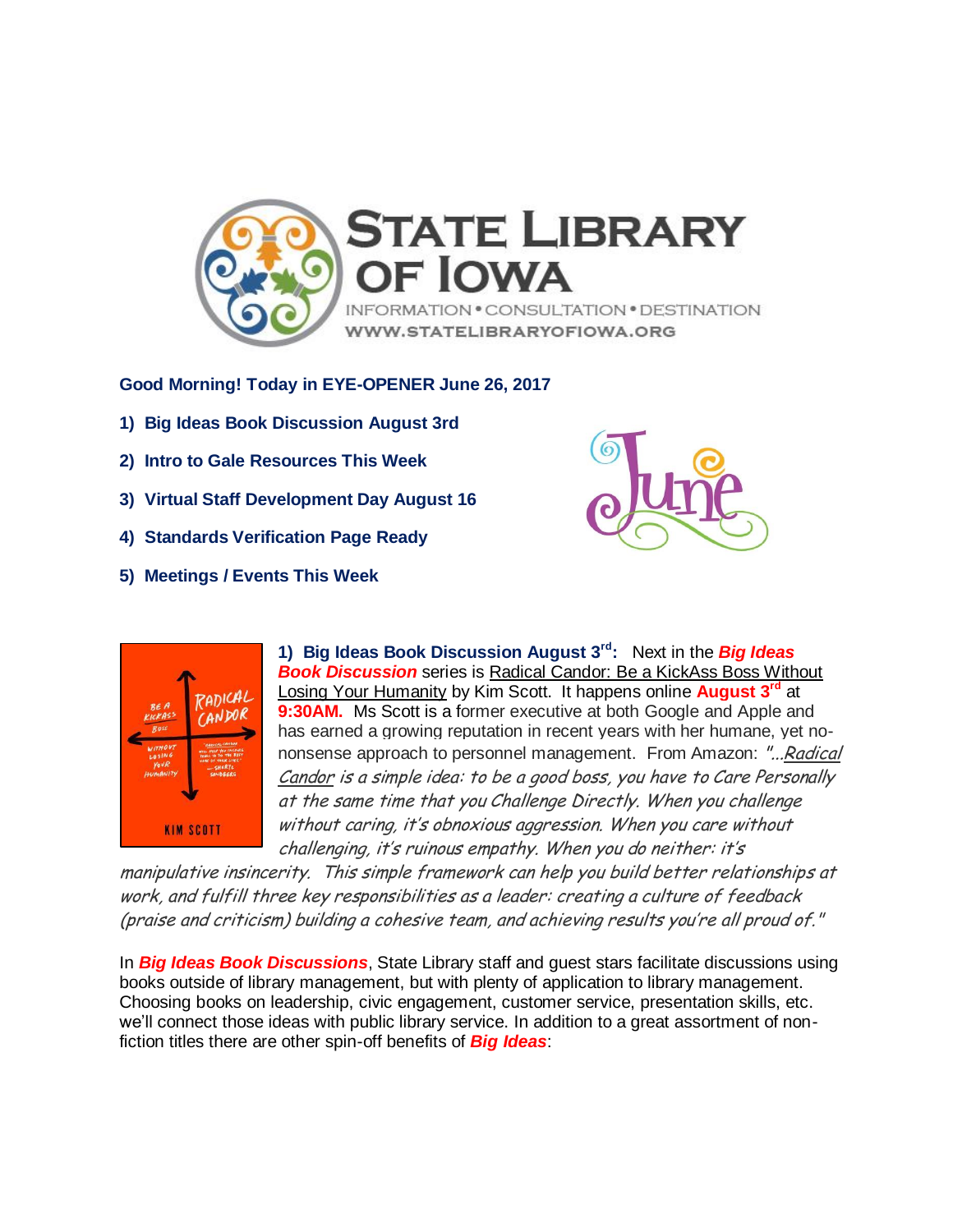- $\triangleright$  titles help with collection development for participating libraries
- $\triangleright$  titles are good choices for local book discussion groups
- $\triangleright$  this program serves as another model for how to facilitate local book discussions

We encourage participants to purchase books used throughout the *Big Ideas* series for your own collections. Join us for the next good read Radical Candor!

**2) Intro to Gale Resources This Week:** As you know, Iowa libraries will soon enjoy Gale online resources when the new **Gale Cengage Learning** package becomes effective on July 1st. By state law, the State Library was required to issue a *Request For Proposals* to make a digital resource



package available for Iowa libraries statewide. This spring, the **Gale Company** won the Iowa bid, effectively replacing the EBSCO products for the majority of Iowa libraries. (note: individual and smaller consortia groups will retain some EBSCO resources on their own…)

**Gale** service reps began offering introductory sessions last week, explaining what will be included in the new package. And it's a wonderful assortment of products like **Chilton Library, Credo Reference, Transparent Languages**, **Books & Authors**, **KidsBits**, as well as hundreds of journals and magazines at all age levels and interests. Visit this webpage for more information <http://www.statelibraryofiowa.org/ld/c-d/databases>

More introductory sessions are happening this week as well. While there will be more in-depth training coming later this summer / fall, please take time to attend one of these online intros. Because this is an important first step in getting better acquainted with the coming Gale databases. Choose from dates and times below, click here for the webinar room instructions <http://www.statelibraryofiowa.org/>

- **Tuesday 6/27 @ 9:00AM**
- **Wednesday 6/28 @ 6:30PM**
- **Thursday 6/29 @ 1:00PM**



**3) Virtual Staff Development Day August 16:** Alysia Peich shared this news on LIBRARY TALK a few weeks ago—and it bears repeating! The State Library of Iowa is partnering with the state libraries in Georgia, Colorado, and Maryland to offer the **first-ever multi-state library virtual conference** on the topic of **Community Building.** 

This virtual conference takes place on **Wednesday August 16 (10:00AM-4:00PM)** Speakers will explore how libraries are working in their communities to bring about positive change around shared visions and goals. . One of Iowa's own—Jackie Jordan of Marengo PL—will participate on a panel discussion.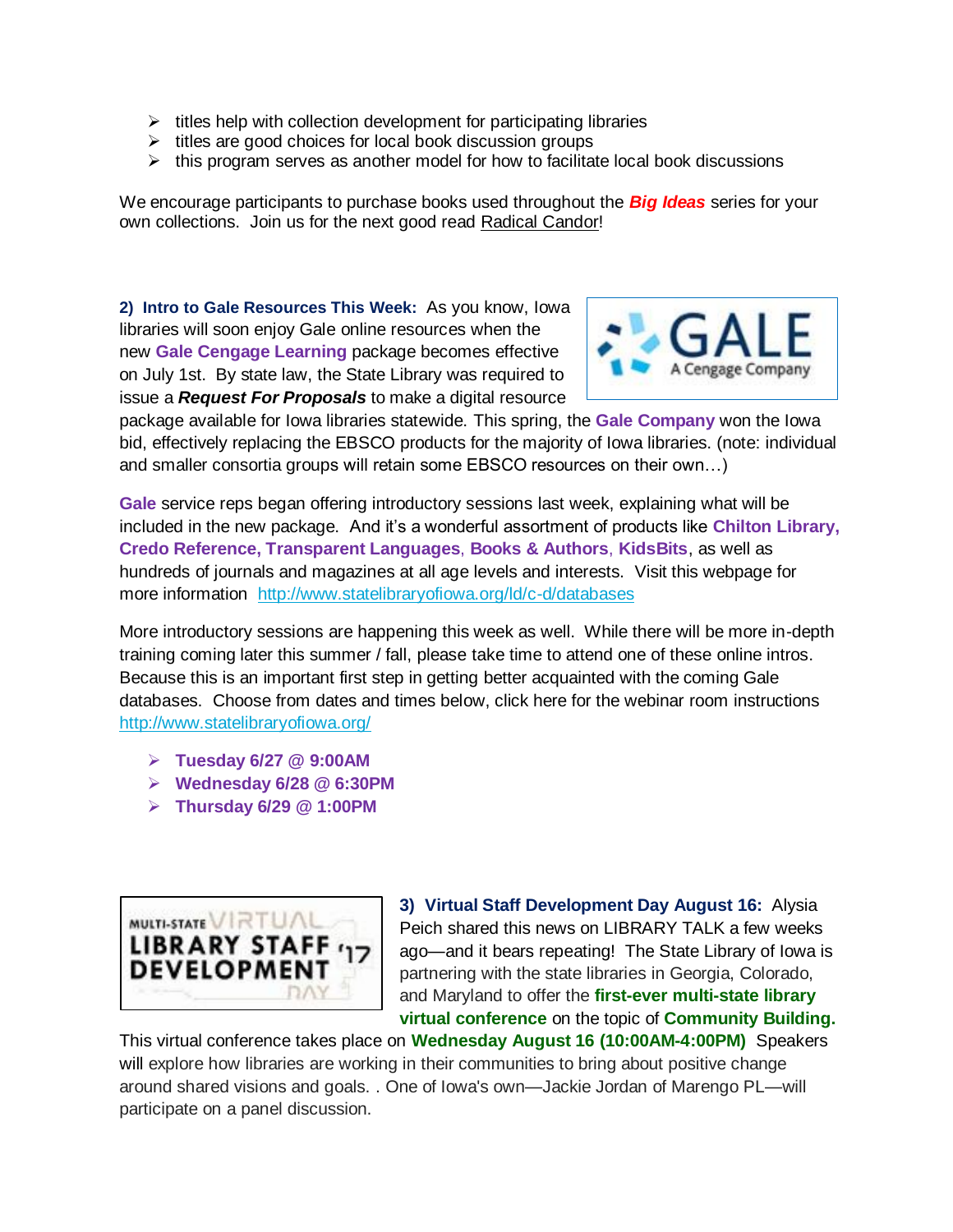This **Community Building** theme will include these topics:

- Libraries for Peace and Social Justice
- $\triangleright$  Ritual and the Future of Libraries
- $\triangleright$  Technologies as Community Builders
- Working with Refugees, Seniors, and Community Food Programs

This **virtual conference** is free, open to all Iowa library staff, and you can join at any time throughout the day. All sessions qualify for continuing education credit. More information including registration and session details—will be coming soon. In the meantime, contact Alysia with any questions [\(alysia.peich@iowa.gov;](mailto:alysia.peich@iowa.gov) 800-248-4483)

**4) Standards Verification Page Is Ready:** It's very true that time flies because we're closing in on one year since the publication of the  $6<sup>th</sup>$ edition of In Service to Iowa: Public Library Standards. To help you report your library's status in meeting the new standards, we want to make sure that you know about a new verification page that's ready to use when you're ready to report.



Scott Dermont and the Standards Committee have developed a form with which to verify the standards your library is now meeting. Because

the 2016 edition has more verification requirements than previous editions, this verification page will be helpful to look at leading up to using the new application form, which should be ready by late November.

Find the new verification page here—click on *"Verification Requirements For New*  **Standards"** <http://www.statelibraryofiowa.org/ld/a-b/accr-and-standards/index>It's also important to check your library's current Tier Status to see when you'll need to submit your standards and/or accreditation report—same link as above but click on *"Accreditation and*  **Tier Status FY2017."** Be sure to contact Scott Dermont [\(scott.dermont@iowa.gov\)](mailto:scott.dermont@iowa.gov) or your District Office with questions.



**5) Meetings / Events This Week:** Galva PL board meets tonight June 26; I'll join them to discuss planning for automation.

The State Library's **Budget & Finance** series continues this **Thursday June 29** (1:30-2:30PM) with the topic turning to **Friends Groups and Foundations.** Likewise, **The Boardroom** webinar series continues this **Thursday evening** (6:00-7:30PM) with **"Policies For Results."**